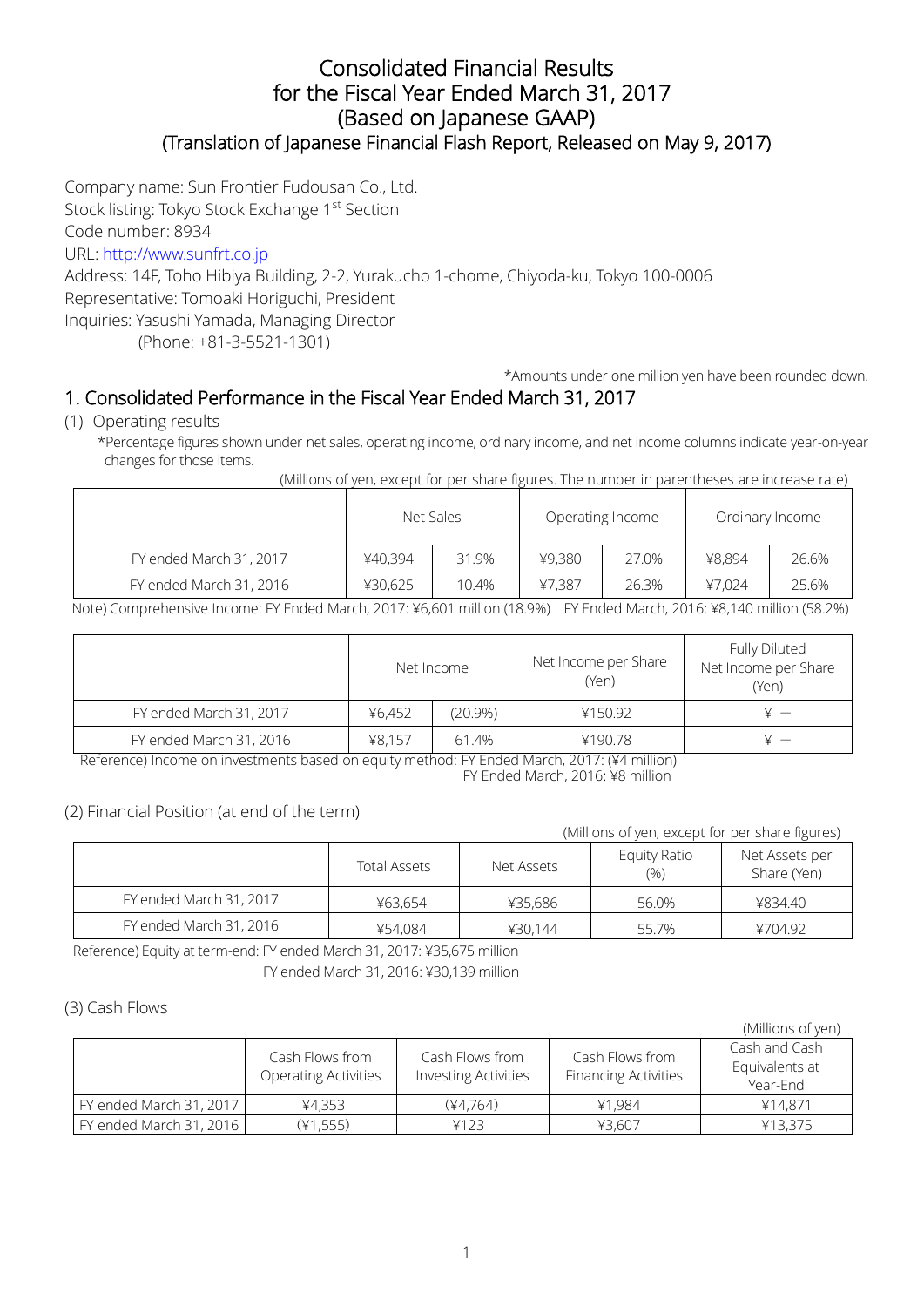# 2. Cash Dividends

|                                          |                          | Cash Dividends per Share |                          | (Yen)    |                 |                                                            | Net asset    |                                 |
|------------------------------------------|--------------------------|--------------------------|--------------------------|----------|-----------------|------------------------------------------------------------|--------------|---------------------------------|
|                                          | 1st<br>quarter<br>period | 2nd<br>quarter<br>period | 3rd<br>quarter<br>period | Year end | Annual<br>total | <b>Total Dividends</b><br>(Millions of yen) (Consolidated) | Payout ratio | dividend rate<br>(Consolidated) |
| FY Ended March 31, 2016                  |                          | 40.00                    |                          | 25.00    | 25.00           | 1,068                                                      | 13.1         | 4.0                             |
| FY Ended March 31, 2017                  |                          | 40.00                    |                          | 30.00    | 30.00           | 1,282                                                      | 19.9         | 3.9                             |
| FY Ended March 31, 2018<br>(Projections) |                          | 40.00                    |                          | 32.00    | 32.00           |                                                            | 19.5         |                                 |

# 3. Projections for Consolidated Performance in the Fiscal Year Ending March 31, 2018

(From April 1, 2017 to March 31, 2018) \*Percentage figures indicate year-on year changes for those items.

|                             | (Millions of yen, except for per share figures) |           |         |                  |         |                 |        |            |         |  |                         |  |
|-----------------------------|-------------------------------------------------|-----------|---------|------------------|---------|-----------------|--------|------------|---------|--|-------------------------|--|
|                             |                                                 | Net Sales |         | Operating Income |         | Ordinary Income |        | Net Income |         |  | Net Income<br>per Share |  |
| FY Ending<br>March 31, 2018 | ¥50,000                                         | 23.8%     | ¥10,500 | 11.9%            | ¥10,000 | 12.4%           | 47.000 | 8.5%       | ¥163.72 |  |                         |  |

## 4. Others

(1) Changes in significant subsidiaries during the period (changes in specified subsidiaries resulting in changes in scope of consolidation): None

New companies: —

Excluded companies: —

- (2) Changes in accounting principles, procedures and presentation methods
	- 1) Changes caused by revision of accounting standards: Yes
	- 2) Changes other than those included in 1): None
	- 3) Changes in accounting estimates: None
	- 4) Restatement of corrections: None
- (3) Number of shares issued and outstanding (common shares)
	- 1) Number of shares issued and outstanding at the end of the period (including treasury stock): FY ended March 31, 2017: 42,755,500 shares
		- FY ended March 31, 2016: 42,755,500 shares
	- 2) Number of treasury stock at the end of period:
		- FY ended March 31, 2017: 143 shares FY ended March 31, 2016: 143 shares
	- 3) Weighted average number of shares for the period: FY ended March 31, 2017: 42,755,357 shares FY ended March 31, 2016: 42,755,357 shares